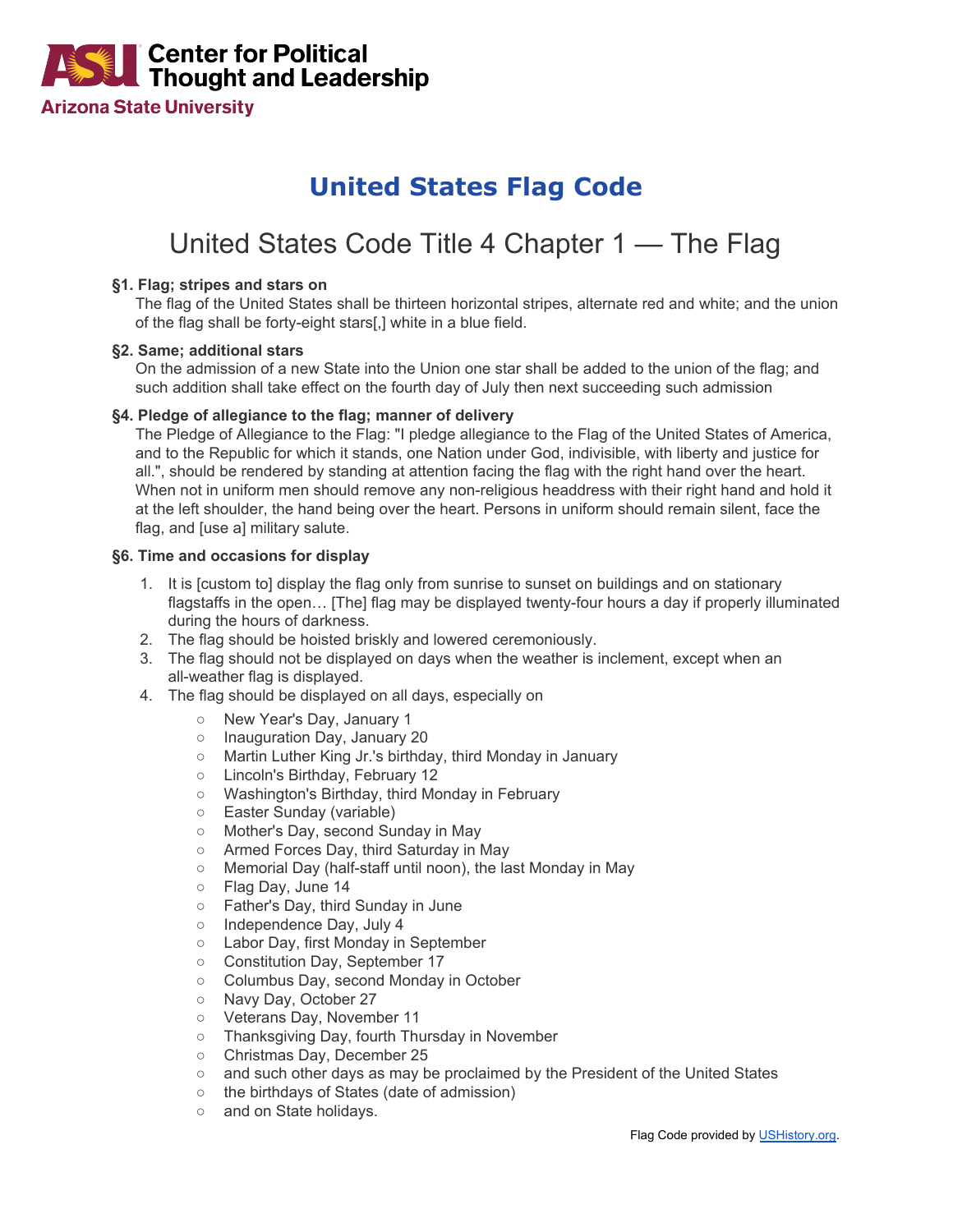- 5. The flag should be displayed daily on or near the main administration building of every public institution.
- 6. The flag should be displayed in or near every polling place on election days.
- 7. The flag should be displayed during school days in or near every schoolhouse.

### **§7. Position and manner of display**

The flag, when carried in a procession with another flag or flags, should be either on the marching right; that is, the flag's own right, or, if there is a line of other flags, in front of the center of that line.

- 1. The flag should not be displayed on a float in a parade except from a staff [.]
- 2. The flag should not be draped over the hood, top, sides, or back of a vehicle or of a railroad train or a boat. When the flag is displayed on a motorcar, the staff shall be fixed firmly to the chassis or clamped to the right fender.
- 3. No other flag or pennant should be placed above or, if on the same level, to the right of the flag of the United States of America, except during church services conducted by naval chaplains at sea, when the church pennant may be flown above the flag during… services for the personnel of the Navy [.]
- 4. The flag of the United States of America should be at the center and at the highest point of the group when a number of flags… are grouped and displayed from staffs.
- 5. When flags of States, cities, or localities, or pennants of societies are flown on the same halyard with the flag of the United States, the [U.S. flag should be on top].
- 6. When flags of two or more nations are displayed, they are to be flown from separate staffs of the same height. The flags should be of approximately equal size. International usage forbids the display of the flag of one nation above that of another nation in time of peace.
- 7. When the flag of the United States is displayed from a staff projecting horizontally or at an angle from the window sill, balcony, or front of a building, the union of the flag should be placed at the peak of the staff unless the flag is at half-staff [.]
- 8. When displayed either horizontally or vertically against a wall, the union should be uppermost and to the flag's own right, that is, to the observer's left [.]
- 9. When the flag is displayed over the middle of the street, it should be suspended vertically with the union to the north in an east and west street or to the east in a north and south street.
- 10. When used on a speaker's platform, the flag, if displayed flat, should be displayed above and behind the speaker. When displayed from a staff in a church or public auditorium, the flag of the United States of America should hold the position of… prominence [and in] the position of honor at the clergyman's or speaker's right as he faces the audience[.]
- 11. [At the unveiling of a statue or monument,] the flag should… never be used as [its covering.]
- 12. The flag, when flown at half-staff, should be first hoisted to the peak for an instant and then lowered to the half-staff position... On Memorial Day the flag should be displayed at half-staff until noon only, then raised to the top of the staff. By order of the President, the flag shall be flown at half-staff upon the death of principal figures of the United States... as a mark of respect to their memory [.]
- 13. When the flag is used to cover a casket, it should be so placed that the union is at the head and over the left shoulder[.]

## **§8. Respect for flag**

No disrespect should be shown to the flag of the United States of America; the flag should not be dipped to any person or thing. Regimental colors, State flags, and organization or institutional flags are to be dipped as a mark of honor.

- 1. The flag should never be displayed with the union down, except as a signal of dire distress in instances of extreme danger to life or property.
- 2. The flag should never touch anything beneath it[.]